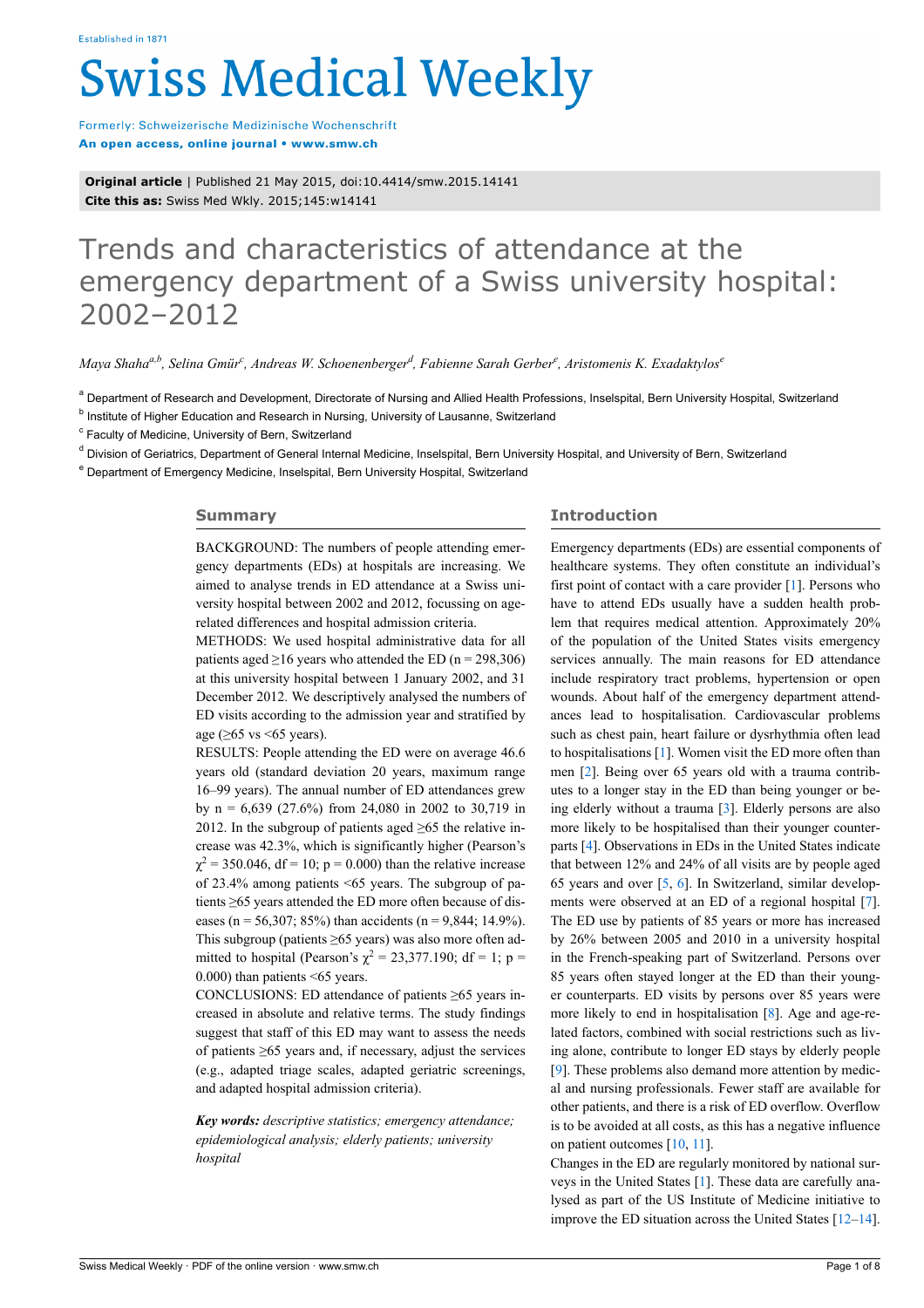Despite this monitoring, few changes have happened in EDs [[15\]](#page-5-13). Nevertheless, these data can be used to predict the development of ED consultations, and thus to improve the response to future challenges [\[16](#page-5-14), [17\]](#page-5-15). However, similar data are not readily available in Switzerland. At present, national surveys of ED consultations are not conducted and trends are difficult to identify. Few studies have been published that provide an overview of ED consultations at specific institutions [\[7,](#page-5-6) [8](#page-5-7)]. In order to identify the need to adjust to future challenges, ED consultations at a university hospital in the German-speaking part of Switzerland were analysed for the period from 2002 to 2012.

In this retrospective trend analysis study we aimed to evaluate (a) the trends in patient characteristics (age, gender), (b) the trend in the number of absolute ED attendances, and (c) the trends of admission criteria to the ED.

# **Material and methods**

#### **Study design**

A retrospective study was conducted of hospital administrative data from all patients presenting to the ED of a university hospital in Switzerland between 2002 and 2012. The study was approved by the relevant cantonal ethics committee.

#### **Study setting and population**

Hospital administrative data of ED attendances between 1 January 2002 and 31 December 2012 were employed for this analysis. All data were anonymous.

The university hospital comprises approximately 1,000 beds, and has about 40,000 inpatients annually. About 290,000 outpatients are seen per annum. The mean length of stay in hospital is 6.4 days. There are approximately 30,000 patient attendances annually to the ED of this university hospital. Patients attending this ED are usually 16 years or over. Children under 16 years are commonly treated at the children's ED of this hospital. The ED treats patients with any kind of health problem, from small cuts to fatal accidents or diseases such as respiratory tract problems or cardiovascular diseases, 24 hours a day, seven days a week. This ED consisted of two sections at the time of the study. After accidents, patients were predominantly admitted to the surgical section, whereas patients suffering from diseases were predominantly treated in the medical section. The label "accidents" was attributed to all patients having experienced some sort of trauma, be it a cut from a knife or a severe multiorgan trauma as a result from an accident. By contrast, the label "diseases" in this context included all kinds of manifestations such as cancer, respiratory tract or cardiovascular health problems. These two labels refer to the insurance body (SUVA – Swiss Accident Insurance Fund for injuries induced by accidents or the Swiss Health Insurance for health problems due to diseases) applicable to each person's attendance. The surgical and medical sections were located on the same floor and connected via a small corridor. The surgical section had 12 beds, including two shock/trauma facilities, and the medical department had 14 beds. A total of 108 health professionals (38 physicians occupying 25.4 positions, and 70

nurses occupying 50.5 positions) were working at this ED, divided into two teams that worked in the two sections. The physicians worked either in the surgical or in the medical section, whereas the nurses were able to work in both sections, with monthly rotation [\[18](#page-5-16)].

#### **Key variables**

Hospital administrative data were transferred into a database to combine the years 2002 up to 2012. These data contain patient age, gender, nationality, time of ED attendance and discharge, type of ED admission (outpatient or hospitalisation), type of health problem (accident or disease as indicated by the insurance body), type of treatment (surgery or medicine). The hospital administrative data does not include specific diagnoses or indicators of severity of the cases. Such data are collected in other databases and was not integrated into our database.

#### **Data analysis**

To investigate the hypotheses for this study, descriptive and inferential statistics were applied on the data compiled from the hospital administrative database. Frequencies and distributions were calculated. Histograms were used to illustrate frequencies and distributions. To determine differences between variables, the Pearson  $\chi^2$  test was calculated for nominal data. Trends were calculated based on existing data with exponential regression. The statistical software package SPSS Version 19<sup>®</sup> and Microsoft Excel 10<sup>®</sup> were used.

#### **Results**

#### **Frequencies of attendances**

A total of 301,657 attendances were extracted from the hospital administrative database. Of these, only 10 patients were eliminated in compliance with the demands of the ethics committee. These 10 patients had specifically asked not to take part in any study at the university hospital. Of this database, a total of 3,331 observations were removed as they concerned patients younger than 16 years. Another 10



#### **Figure 1**

Changes in emergency department (ED) attendance between 2002 and 2012.

The numbers of ED attendance from 2002 to 2012 of all patients are provided. Each bar represents one year, as indicated by the xaxis. The numbers within each bar represent the numbers of patients attending the ED within that particular year. The line represents the trend of an exponential regression with the calculated coefficient  $R^2$ =0.7844 of the overall ED attendance based on the existing data. It is probable that ED attendance will continue to grow.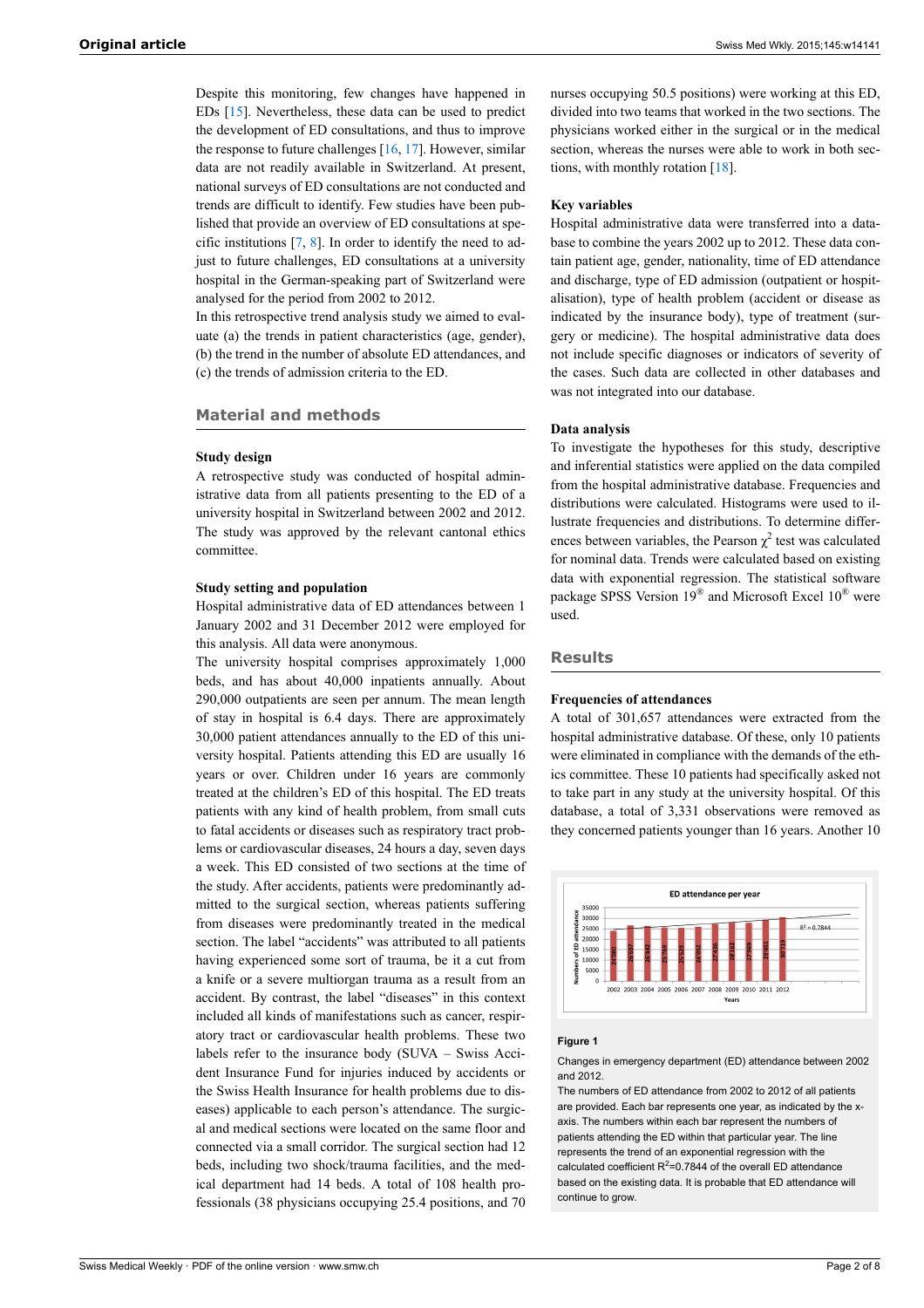observations were removed as the patient's gender was not identified. Consent was waived.

Between 2002 and 2012, a total of 298,306 visits to the ED of this university hospital were identified. A significant majority of the ED visits were by men  $(n = 172,172)$ ; 57.7%; Pearson  $\chi^2 = 26,529$ ; df = 10; p = 0.003). Patients attending this ED were on average 46.6 years old (standard deviation [SD] 20 years, range 16-99 years). Men were on average 46.4 years old (SD 19.5 years, range 16–99 years), whereas women were on average 46.8 years old (SD 20.7 years, range 16–99 years).

The annual number of ED attendances increased from 24,080 (in 2002) to 30,719 (in 2012) (fig. 1). A total increase of over 27.6% was observed between 2002 and 2012. A regression coefficient of  $R^2 = 0.7844$  was calculated based on existing data, which indicated a trend towards growing ED attendance. The number of male attendants to the ED ranged from  $n = 13,843$  (57.4%) in 2002 to  $n = 17,552$  (57.1%) in 2012. Attendance by female patients



#### **Figure 2**

Trend of emergency department (ED) visits by patients aged 65 years and over.

The development of the ED attendance of patients ≥65 years between 2002 and 2012 is provided. The line represents the trend of an exponential regression with the calculated coefficient  $R^2$  = 0.8552 of the ED attendance of this patient group based on the existing data. It is probable that the patients ≥65 years will continue to grow



#### **Figure 3**

Trend of emergency department (ED) visits of patients aged less than 65 years.

The development of the ED attendance of patients <65 years is provided. The line represents the trend of an exponential regression with the calculated coefficient  $R^2$  = 0.6411of ED attendance of this patient group based on the existing data. The group of patients <65 years will continue to grow, but less so than the patients ≥65 years.

ranged from  $n = 10,256$  (42.6%) in 2002 to  $n = 13,167$ (42.9%) in 2012. In the age group  $\leq 65$  years, a significant majority (Pearson  $\chi^2 = 24,812$ ; df = 10; p = 0.006) of men (n = 135,917; 58.6%) attended the ED between 2002 and 2012. Similarly, a significant majority (Pearson  $\chi^2$  = 49.079; df = 10;  $p = 0.000$ ) of men aged 65 years and over  $(n = 36,255; 54.7%)$  attended the ED. In the age group <65 years, the attendance of men in absolute numbers ranged between n = 11,011 (58.6%) in 2002 to n = 13,336 (57.7%) in 2012. In the same age group, the absolute numbers of attendance of women varied between  $n = 7,764$  (41.4%) in 2002 and n = 9,806 (42.3%) in 2012. In the age group  $\geq 65$ years, the absolute numbers of men's ED attendance ranged between n = 2,813 (53.0%) in 2002 to n = 4,189 (55.5%) in 2012. The absolute number of ED attendance of women in this age group varied from  $n = 2,492$  (47.0%) in 2002 to n  $= 3,361$  (44.5%) in 2012.

The majority of persons attending this ED between 2002 and 2012 were Swiss ( $n = 225,865,75.7%$ ), with an average age of 48.9 years (SD 20.7 years, range 16–99 years). A total of  $n = 72,441$  (24.3%) persons were not Swiss. Their average age was 39.1 years (SD 15.4 years, range 16‒99 years). Among the Swiss persons, there were 129,244 men (57.2%) and among the persons who were not Swiss, there were 42,928 men (59.3%).

#### **Attendances by patients aged 65 years or more**

In 2002,  $n = 5,305$  of all visits were by patients aged 65 years and over. In 2012, the attendances by patients  $\geq 65$ years increased to  $n = 7,550$ . Overall, the visits by patients  $\geq$ 65 years or over grew by n = 2245 (42.32%) in absolute numbers between 2002 and 2012.

Between 2002 and 2012, ED attendance of patients aged 65 years and over surged in 2003 to  $n = 26,697$  (annual growth as compared with the preceding year: 10.87%) (fig. 2). Between 2004 and 2005, the ED attendance of patients  $\geq$ 65 years decreased (table 1). From 2006 to 2012 ED attendance of patients ≥65 years increased steadily (table 1). The group of patients  $\geq 65$  years grew significantly more (Pearson's  $\chi^2$  = 350,046; df = 10; p = 0.000) between 2002 and 2012 than the group of patients <65 years. Between 2002 and 2012, the annual growth compared of patients  $\geq$ 65 years attending the ED ranged from  $-4.43\%$  in 2005 to 10.73% in 2011 (table 1). On average, the annual growth of the ED attendance of patients aged 65 years and over amounts to 3.59% (table 1). Therefore, a steadily increasing trend of ED attendance of patients aged 65 years and over can be identified (aims [a] and [b]).

#### **Attendances by patients younger than 65 years**

The attendance of patients <65 years increased between 2002 (n = 18,775) and 2012 (n = 23,169) (fig. 3). The overall growth of ED attendance among patients younger than 65 years was  $n = 4.394$  (23.4%). Therefore, the group of patients <65 years did not grow as markedly as the group of patients ≥65 years. There is a trend of increasing numbers of ED attendance of patients <65 years, but this trend is exceeded by ED attendances of patients ≥65 years (aims  $[a]$  and  $[b]$ ).

Between 2002 and 2012, the ED attendance of patients younger than 65 years surged in 2003 ( $n = 21,191$ ; annual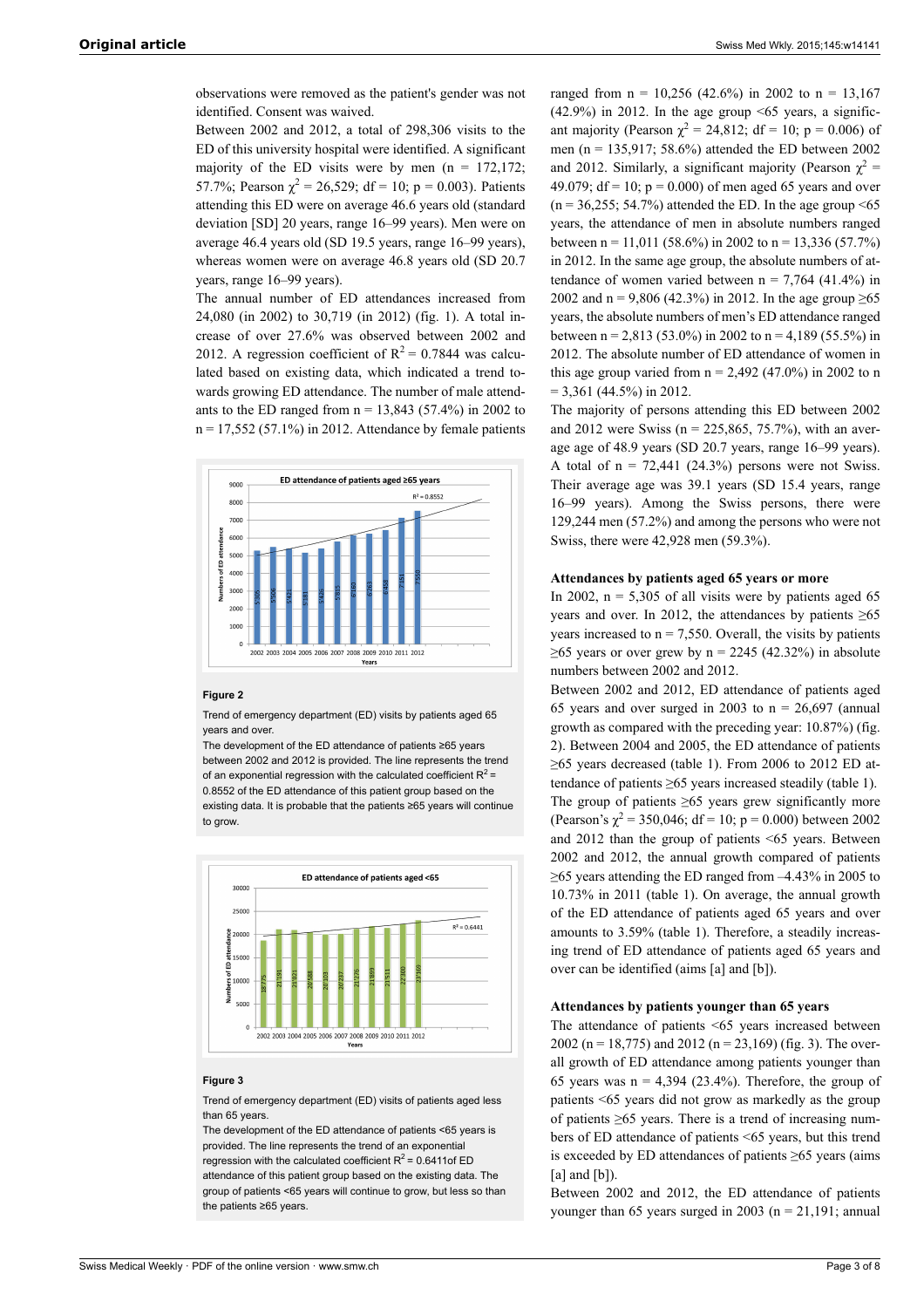growth as compared with the preceding year: 12.87%), and then decreased 2004 and 2006 (table 1). ED attendance of this patient group (<65 years) increased again in 2007 (n  $= 20,237$ ; annual growth as compared with the preceding year: 0.67%). On average, the annual growth of ED visits by patients younger than 65 years amounted to 2.13% (table 1). The annual growth of visits by patients <65 years ranged from –2.36% in 2006 to 12.87% in 2003.

#### **Proportion of patients admitted to hospital**

There were two types of admission registered at this ED. Patients who attended the ED and could return home directly were classed as outpatient admissions. Patients who attended the ED and as a result of their health problem had to stay, were subsequently admitted to the hospital. Most consultations were as outpatients ( $n = 182,942$ ; 61.3%). Between 2002 and 2012, ED attendance of outpatients demonstrated an absolute increase by  $n = 5,833$  (44%); from a total of 13,257 visits (55.1%) in 2002 to 19,090 (62.1%) visits in 2012. The number of patients admitted to hospital also demonstrated an absolute increase by  $n = 806$ (7.4%); from 10,823 (44.9%) in 2002 to 11,629 (37.9%) in 2012. This development was significant, with Pearson's  $\chi^2$  = 3,355.423; df = 10; p < 0.001. However, the development of the proportion of patients admitted to hospital did not change between 2002 and 2012 (Pearson's  $r = -0.056$ ,  $p \le 0.001$ ).

The type of admission differed by age group. Patients  $\geq 65$ years were significantly more often admitted to hospital than patients <65 (Pearson's  $\chi^2$  = 23,377.190; df = 1; p = 0.000). Between 2002 and 2012, 35.8% (n = 23,718) patients aged ≥65 years were seen as outpatients, whereas the majority of this patient group ( $\geq 65$  years) were admitted to hospital (64.2%, n = 42,518). By contrast, 68.6% (n = 159,224) patients younger than 65 years were treated as outpatients, and only  $31.4\%$  (n = 72,846) patients <65 years were hospitalised.

On average, patients who could return home after their ED attendance were 41.2 years old (SD 18.1 years; range 16‒99 years). Patients who needed to be admitted to hospital as a result of their health problem were on average 54.9 years old (SD 20.0 years; range 16-99 years).

#### **Reasons for attendances**

Multiple reasons for ED attendance exist. However, in this sample most were related to accidents ( $n = 80,631, 27.0\%$ ) or diseases ( $n = 216,891$ ; 72.7%). This constituted a significant difference (Pearson  $\chi^2 = 1,153.619$ ; df = 20, p <0.000). ED attendance due to diseases increased steadily between 2002 and 2012 by  $n = 6,068$  (34.9%) from 17,391 (72.2%) to 21,935 (74.5%). The number of patients attending the ED because of diseases ranged from  $69.1\%$  (n = 18,277 in 2004) to 76.4% (n = 23,459 in 2012). Patients who visited the ED owing to diseases had significantly more often to remain in hospital ( $n = 93,297; 43\%$ ) than in the case of accidents ( $\chi^2 = 6,752.174$ ; df = 2, p < 0.001). In actual numbers, ED attendance due to accidents increased between 2002 (n =  $6,674$ ; 27.7%) and 2012 (n = 7,230; 23.5%) by n = 556 (8.3%). Between 2002 and 2012, ED attendance due to accidents varied between 23.5% (n  $= 7,230$  in 2012) and 30.3% (n = 8,096 in 2003). About

72.3% ( $n = 59,059$ ) patients who attended the ED as a result of accidents could return home on the same day. About 26.8% of the patients ( $n = 21,572$ ) attending the ED owing to accident-related issues were hospitalised.

Patients younger than 65 years attended the ED more often because of diseases ( $n = 160,584$ ; 69.2%) than accidents  $(n = 70,797; 30.5%)$ . Among patients aged 65 years and over ED attendances due to diseases ( $n = 56,307; 85\%$ ) were also more frequent than those due to accidents ( $n =$ 9,844; 14.9%). Therefore, ED attendance due to diseases were more frequent across the two age groups than those due to accidents ( $\chi^2$  = 6,494.269; df = 2; p < 0.000) (aim  $[c]$ ).

#### **Discussion**

In the United States, the increase in ED attendance has given rise to much concern and a programme to improve the situation was started by the Institute of Medicine [\[13](#page-5-17)]. The main issues in relation to the augmentation of ED visits are crowding, restricted service, and reduced work satisfaction for healthcare professionals [\[19](#page-5-18), [20](#page-5-19)]. The ED at the Swiss university hospital where this study was carried out has also experienced a significant increase in visits between 2002 and 2012. There are about 100 patients daily attending this ED, leading to overcrowding or a reduction of health professionals' work satisfaction, causing potential dangers [[10\]](#page-5-9).

Between 2004 and 2007 ED attendance at this Swiss university hospital decreased. This is due to the fact that another ED opened in 2004 as a joint venture with other healthcare providers in the area. This joint venture ED is of a smaller size and provides only out-patient services. From 2007 onward the attendance at the ED of the Swiss university hospital grew again. Reasons for this development need more investigation

An important trend that has been described in the literature is the significant increase in visits to EDs by patients aged 6[5](#page-5-4) and over  $[5, 6]$  $[5, 6]$  $[5, 6]$ , which was also the case for the study ED. The growth of ED attendance of patients  $\geq 65$  years is higher than the annual augmentation of the population of the respective region [\[21](#page-5-20)]. In addition, it has been observed at the study ED that the attendance of patients  $\geq 65$  years increased in 2005, i.e. earlier than that of younger patients. Elderly patients  $\geq 65$  years have a higher risk of being admitted to hospital than younger patients [[4](#page-5-3)]. More elderly patients live alone, which also contributes to higher hospital admissions [\[9\]](#page-5-8). The continuously increasing ED attendance of patients ≥65 years – despite the opening of the joint venture ED – suggests that this group of patients has greater needs that can be addressed only in the university ED.

The majority of patients to the study ED were men. At other EDs, the majority of the patients were female [\[2\]](#page-5-1). The respective region in Switzerland, where this ED is situated, has a larger population of women (499,332) than men (474,903) [\[22](#page-5-21)]. However, the ED department of this university hospital does not regularly admit women with gynaecological problems. A special ED unit located in the gynaecology department normally covers this.

Disease-specific reasons for ED attendance constitute the majority of the hospital admissions overall and for each age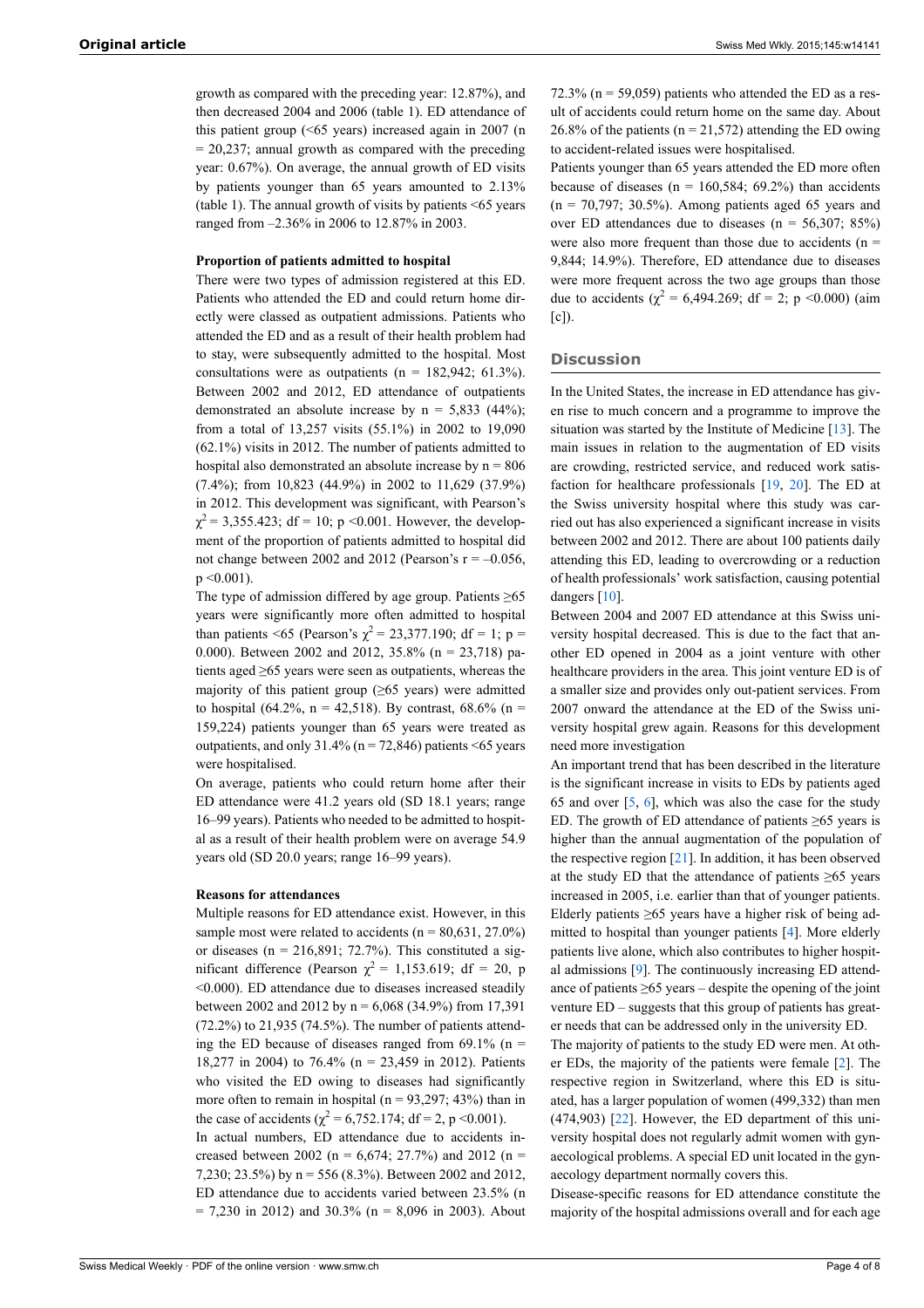group at this ED. In the United States and Canada, cardiovascular and respiratory tract diseases, as well as injuries with open wounds, constitute major reasons for ED visits. More specifically, heart pain and dysrhythmia lead to hospital admissions among ED visitors in the United States or Canada [\[1,](#page-5-0) [2](#page-5-1)]. In the United States approximately half of the ED consultations lead to hospital admissions [\[1\]](#page-5-0). At the study ED, the detailed diagnoses of the attending patients have yet to be identified systematically. However, informal data indicate that attending patients suffer from trauma including bleeding, pain issues, nausea and vomiting, respiratory tract diseases such as pneumonia or dyspnoea, cardiovascular disease such as arrhythmia, or manifestations of the cerebral processes such as strokes [\[23](#page-5-22)].

It is important to explore the diagnoses leading to ED attendance at this Swiss university hospital to provide a healthcare service that is tailored to patient needs. It is noticeable that disease-related issues contribute more often to hospital admission at the study ED. To provide quality care to the group of patients aged 65 and over, validated instruments focussing on the assessment of functionality and frailty or other age-specific health problems need to be included [\[24](#page-5-23), [25\]](#page-5-24).

In the United States and Canada healthcare service consultations, such as ED attendance, constitute important survey parameters, which are investigated at regular intervals [\[1,](#page-5-0) [2](#page-5-1), [4](#page-5-3)]. This monitoring provides an empirical basis for a critical review of ED services and to determine future trends, so that services can be adapted if necessary [[12,](#page-5-11) [13](#page-5-17)]. Switzerland does not regularly monitor ED consultations on a national level and few overviews of Swiss ED admissions per service are available. In order to provide adequate services tailored to patients' needs, regular monitoring of ED visits would be helpful. However, it is essential that the data on ED attendance includes diagnosis-related information. Thus, future challenges can be identified and responsive measures developed.

Although important trends have been identified in this study, a number of limitations need to be addressed. The database used for this analysis did not include diagnoses of the ED attenders. Information relating to the reasons for the ED attendance is important in order to identify special features among the different age or gender groups. Generalisation of the study findings to Switzerland or Europe is limited as this database only includes the hospital administrative data of one university hospital in Switzerland. Despite the opening of a joint venture ED in the middle of the observed period 2002 and 2012, attendance at the study ED was only temporarily affected. Two years into the existence of the joint venture, attendance at the study ED increased again. It is therefore important to review ED attendance at the study ED and also the joint venture ED in combination with diagnosis-related information, in order to identify the relationship between the two EDs and to respond better to patients' needs.

#### **Conclusion**

Between 2002 and 2012, the ED of this Swiss university hospital experienced an increase in visits of persons aged over 16. In particular, there is a significant increase in visits of elderly persons aged 65 and over. Although the detailed diagnoses of the patients are not known, the findings highlighted that disease-related reasons for ED attendance com-

| Table 1: Emergency department (ED) attendance of patients <65 and patients ≥65 years between 2002 and 2012. |                                              |                |                |         |  |  |
|-------------------------------------------------------------------------------------------------------------|----------------------------------------------|----------------|----------------|---------|--|--|
| Year                                                                                                        |                                              | Aged <65 years | Aged ≥65 years | Overall |  |  |
| 2002                                                                                                        | Numbers of ED attendance                     | 18,775         | 5,305          | 24,080  |  |  |
|                                                                                                             | Growth in % related to preceding year        |                |                |         |  |  |
| 2003                                                                                                        | Numbers of ED attendance                     | 21.191         | 5,506          | 26.697  |  |  |
|                                                                                                             | Growth in % related to preceding year        | 12.87          | 3.79           | 10.87   |  |  |
| 2004                                                                                                        | Numbers of ED attendance                     | 21,021         | 5,421          | 26,442  |  |  |
|                                                                                                             | Growth in % related to preceding year        | $-0.80$        | $-1.54$        | $-0.96$ |  |  |
| 2005                                                                                                        | Numbers of ED attendance                     | 20.588         | 5.181          | 25,769  |  |  |
|                                                                                                             | Growth in % related to preceding year        | $-2.06$        | $-4.43$        | $-2.55$ |  |  |
| 2006                                                                                                        | Numbers of ED attendance                     | 20,103         | 5,426          | 25,529  |  |  |
|                                                                                                             | Growth in % related to preceding year        | $-2.36$        | 4.73           | $-0.93$ |  |  |
| 2007                                                                                                        | Numbers of ED attendance                     | 20,237         | 5,815          | 26,052  |  |  |
|                                                                                                             | Growth in % related to preceding year        | 0.67           | 7.17           | 2.05    |  |  |
| 2008                                                                                                        | Numbers of ED attendance                     | 21.276         | 6,160          | 27,436  |  |  |
|                                                                                                             | Growth in % related to preceding year        | 5.13           | 5.93           | 5.31    |  |  |
| 2009                                                                                                        | Numbers of ED attendance                     | 21.899         | 6,263          | 28,162  |  |  |
|                                                                                                             | Growth in % related to preceding year        | 2.93           | 1.67           | 2.65    |  |  |
| 2010                                                                                                        | Numbers of ED attendance                     | 21,511         | 6,458          | 27,969  |  |  |
|                                                                                                             | Growth in % related to preceding year        | $-1.77$        | 3.11           | $-0.69$ |  |  |
| 2011                                                                                                        | Numbers of ED attendance                     | 22,300         | 7.151          | 29,451  |  |  |
|                                                                                                             | Growth in % related to preceding year        | 3.67           | 10.73          | 5.30    |  |  |
| 2012                                                                                                        | Numbers of ED attendance                     | 23,169         | 7,550          | 30,719  |  |  |
|                                                                                                             | Growth in % related to preceding year        | 3.90           | 5.58           | 4.31    |  |  |
|                                                                                                             |                                              |                |                |         |  |  |
|                                                                                                             | Mean growth in % overall per year            | 2.13           | 3.59           | 2.46    |  |  |
|                                                                                                             | Growth in % from 2002 to 2012                | 23.40          | 42.32          | 27.57   |  |  |
|                                                                                                             | Overall ED attendances between 2002 and 2012 | 232.070        | 66,236         | 298,306 |  |  |
| Apart from 2002, the annual growth is calculated in % for each year as compared to the preceding year.      |                                              |                |                |         |  |  |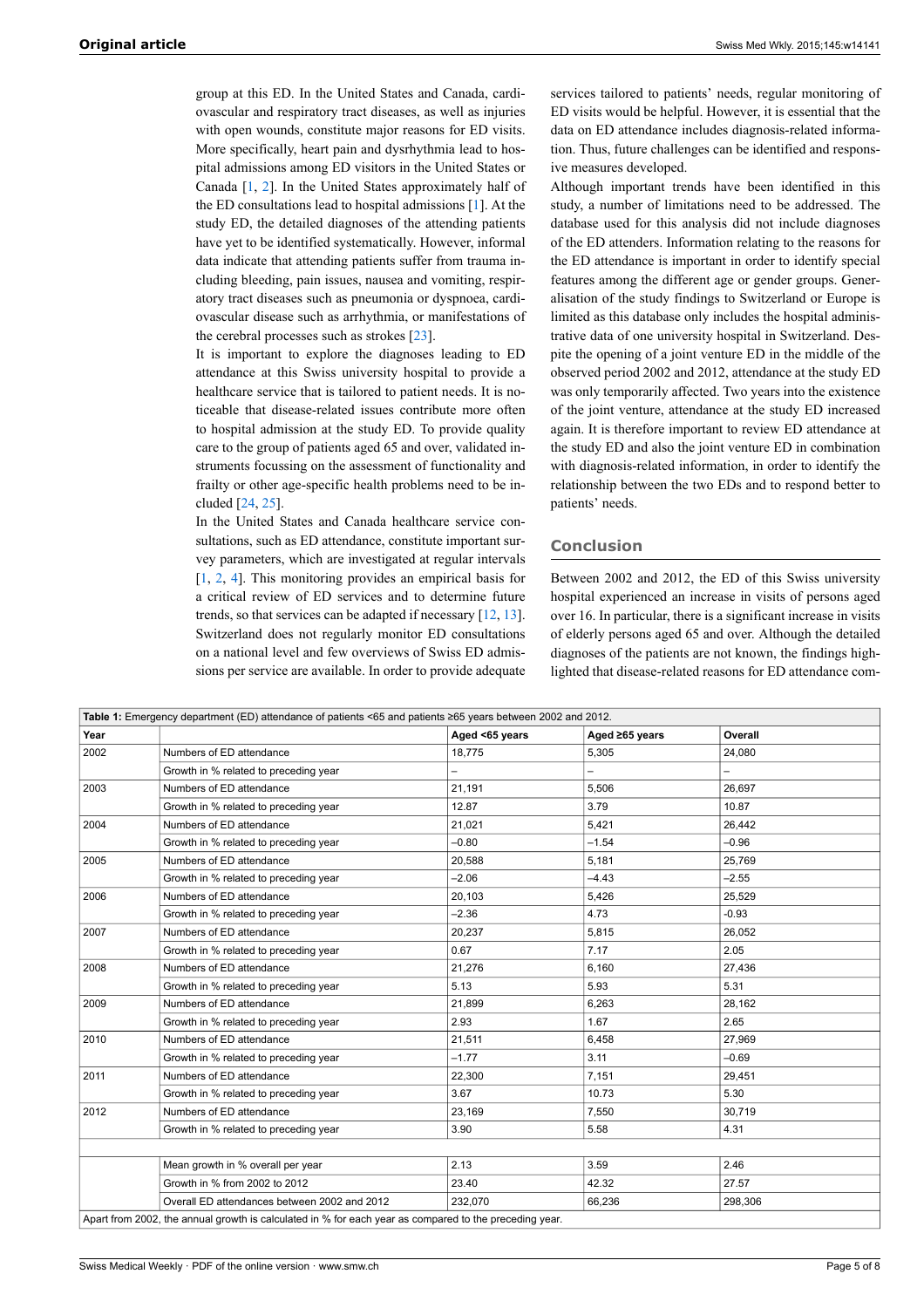<span id="page-5-9"></span><span id="page-5-8"></span>monly led to hospital admission. The ED of this university hospital may want to assess the current services provided to patients ≥65 years, the needs of this patient group and, if necessary, to tailor the services better to patients aged 65 and over with diseases such as cardiovascular or respiratory tract diseases. This population requires high expertise and close interdisciplinary collaboration [[4](#page-5-3), [6](#page-5-5)].

<span id="page-5-17"></span><span id="page-5-11"></span><span id="page-5-10"></span>**Acknowledgements:** Thanks go to Mr Patrick Zumstein who generously provided statistical support for the development and writing of this paper. Thanks go also to Ms Ricklin and Dr Yeates who reviewed the paper. Special thanks go to Dr Krummrey who provided additional data about the ED. Also special thanks goes to Prof. em. Verena Tschudin for support. **Disclosures**: Funding of the study by the Swiss university hospital of the study ED. No competing interests are reported.

<span id="page-5-14"></span><span id="page-5-13"></span><span id="page-5-12"></span>*Correspondence: Maya Shaha, PD, PhD, RN, <sup>a</sup>Scientific collaborator, b Lecturer, a Inselspital University Hospital Bern, Directorate of Nursing and Allied Health Professions, Department of Research and Development, CH-3010 Bern, Switzerland*

<span id="page-5-15"></span>*<sup>b</sup>University of Lausanne, Institute of Higher Education and Research in Nursing, Rte de la Corniche 10, CH-1010 Lausanne, [Maya.Shaha\[at\]insel.ch](mailto:Maya.Shaha@insel.ch)*

### <span id="page-5-16"></span><span id="page-5-0"></span>**References**

- <span id="page-5-18"></span>1 Owens PL, Barrett ML, Gibson TB, Andrews RM, Weinick RM, Mutter RL. Emergency department care in the United States: a profile of national data sources. Ann Emerg Med. 2010;56(2):150–65.
- <span id="page-5-19"></span><span id="page-5-1"></span>2 Li G, Lau JT, McCarthy ML, Schull MJ, Vermeulen M, Kelen GD. Emergency department utilization in the United States and Ontario, Canada. Acad Emerg Med. 2007;14(6):582–4.
- <span id="page-5-20"></span><span id="page-5-2"></span>3 Biber R, Bail HJ, Sieber C, Weis P, Christ M, Singler K. Correlation between age, emergency department length of stay and hospital admission rate in emergency department patients aged >/=70 years. Gerontol. 2013;59(1):17–22.
- <span id="page-5-21"></span><span id="page-5-3"></span>4 Pines JM, Mullins PM, Cooper JK, Feng LB, Roth KE. National trends in emergency department use, care patterns, and quality of care of older adults in the United States. J Am Geriatr Soc. 2013;61(1):12–7.
- <span id="page-5-4"></span>5 Baumann MR, Strout TD. Triage of geriatric patients in the emergency department: validity and survival with the Emergency Severity Index. Ann Emerg Med. 2007;49(2):234–40.
- <span id="page-5-22"></span><span id="page-5-5"></span>6 Samaras N, Chevalley T, Samaras D, Gold G. Older patients in the emergency department: a review. Ann Emerg Med. 2010;56(3):261–9.
- <span id="page-5-23"></span><span id="page-5-6"></span>7 Businger A, et al. Demographic changes and their implications in a nonacademic emergency department in Switzerland: an 11–year trend analysis (2000–2010) of 104,510 patients International Scholarly Research Network, ISRN Emergency Medicine. 2012. 2012.
- <span id="page-5-24"></span><span id="page-5-7"></span>8 Vilpert S, Ruedin HJ, Trueb L, Monod-Zorzi S, Yersin B, Büla C. Emergency department use by oldest-old patients from 2005 to 2010 in a Swiss university hospital. BMC Health Serv Res. 2013;13:344.
- 9 McCusker J, Kakuma R, Abrahamowicz M. Predictors of functional decline in hospitalized elderly patients: a systematic review. J Gerontol A Biol Sci Med Sci. 2002;57(9):M569–77.
- 10 Hastings SN, Heflin MT. A systematic review of interventions to improve outcomes for elders discharged from the emergency department. Acad Emerg Med. 2005;12(10):978–86.
- 11 Shanley C, Sutherland S, Stott K, Tumeth R, Whitmore E. Increasing the profile of the care of the older person in the ED: a contemporary nursing challenge. Int Emerg Nurs. 2008;16(3):152–8.
- 12 Institute of Medicine (U.S.). Committee on the Future of Emergency Care in the United States Health System., Hospital-based emergency care: at the breaking point. Future of emergency care. 2007, Washington, D.C.: National Academies Press. xxiii, 397 p.
- 13 Institute of Medicine (U.S.). Committee on the Future of Emergency Care in the United States Health System., Emergency medical services at the crossroads. Future of emergency care. 2007, Washington, D.C.: National Academies Press. xxii, 285 p.
- 14 Albert M, McCaig LF, Ashman JJ. Emergency department visits by persons aged 65 and over: United States, 2009–2010. NCHS Data Brief. 2013(130):1–8.
- 15 Berger E. Bad report card. Ann Emerg Med. 2014;63(3):11A-12A.
- 16 Wargon M, Guidet B, Hoang TD, Hejblum G. A systematic review of models for forecasting the number of emergency department visits. Emerg Med J. 2009;26(6):395–9.
- 17 Schweigler LM, Desmond JS, McCarthy ML, Bukowski KJ, Ionides EL, Younger JG. Forecasting models of emergency department crowding. Acad Emerg Med. 2009;16(4):301–8.
- 18 Universitäres Notfallzentrum. Universitäres Notfallzentrum 2011 [cited 2014 June,]; Webpage]. Available from: [tp://www.notfallzentrum.insel.ch/de/information-fuer-patienten/triage/](http://www.notfallzentrum.insel.ch/de/information-fuer-patienten/triage/). German.
- 19 Marcilio I, Hajat S, Gouveia N. Forecasting daily emergency department visits using calendar variables and ambient temperature readings. Acad Emerg Med. 2013;20(8):769–77.
- 20 Kessler C, Kutka BM, Badillo C. Consultation in the emergency department: a qualitative analysis and review. J Emerg Med. 2012;42(6):704–11.
- 21 Finanzverwaltung des Kantons Bern. Bevölkerungsbewegung. 2014 [cited 2014 June]; Available from: [http://www.fin.be.ch/fin/de/index/](http://www.fin.be.ch/fin/de/index/finanzen/finanzen/statistik/bevoelk/bevoelkerungsbewegung.html) [finanzen/finanzen/statistik/bevoelk/bevoelkerungsbewegung.html](http://www.fin.be.ch/fin/de/index/finanzen/finanzen/statistik/bevoelk/bevoelkerungsbewegung.html). German.
- 22 Kantonale Fachstellung für die Gleichstellung von Frauen und Männern, gleich&anders. Zahlen zur Gleichstellung von Frauen und Männern im Kanton Bern Staatskanzlei Bern, Editor. 2011, Kantonale Fachstellung für die Gleichstellung von Frauen und Männern,: Bern. p. 1–56. German.
- 23 Universitäres Notfallzentrum, Zusammenstellung der ICD-Diagnosen von 2014, Universitäres Notfallzentrum, Editor. 2015, Inselspital, Bern University Hospital: Bern. German.
- 24 Schoenenberger AW, Bieri C, Özgüler O, Moser A, Haberkern M, Zimmermann H, et al. A novel multidimensional geriatric screening tool in the ED: evaluation of feasibility and clinical relevance. Am J Emerg Med. 2014;32(6):623–8.
- 25 Graf CE, Giannelli SV, Herrmann FR, Sarasin FP, Michel JP, Zekry D, et al. Identification of older patients at risk of unplanned readmission after discharge from the emergency department – comparison of two screening tools. Swiss Med Wkly. 2012;141: p. w13327.

| Study group authorship  |                                |                                 |                                          |         |  |  |
|-------------------------|--------------------------------|---------------------------------|------------------------------------------|---------|--|--|
| <b>Group member</b>     | <b>Study conceptualisation</b> | Data collection and<br>analysis | Manuscript conceptualisation,<br>writing | Editing |  |  |
| Maya Shaha              | л                              | x                               | л                                        | x       |  |  |
| Selina Gmür             |                                | x                               | x                                        | x       |  |  |
| Fabienne S. Gerber      |                                | х                               | x                                        | x       |  |  |
| Andreas Schönenberger   | X                              |                                 |                                          | X       |  |  |
| <b>Patrick Zumstein</b> | $\boldsymbol{\lambda}$         |                                 | x                                        | X       |  |  |
| Aristomenis Exadaktylos | x                              |                                 | ᄉ                                        | л       |  |  |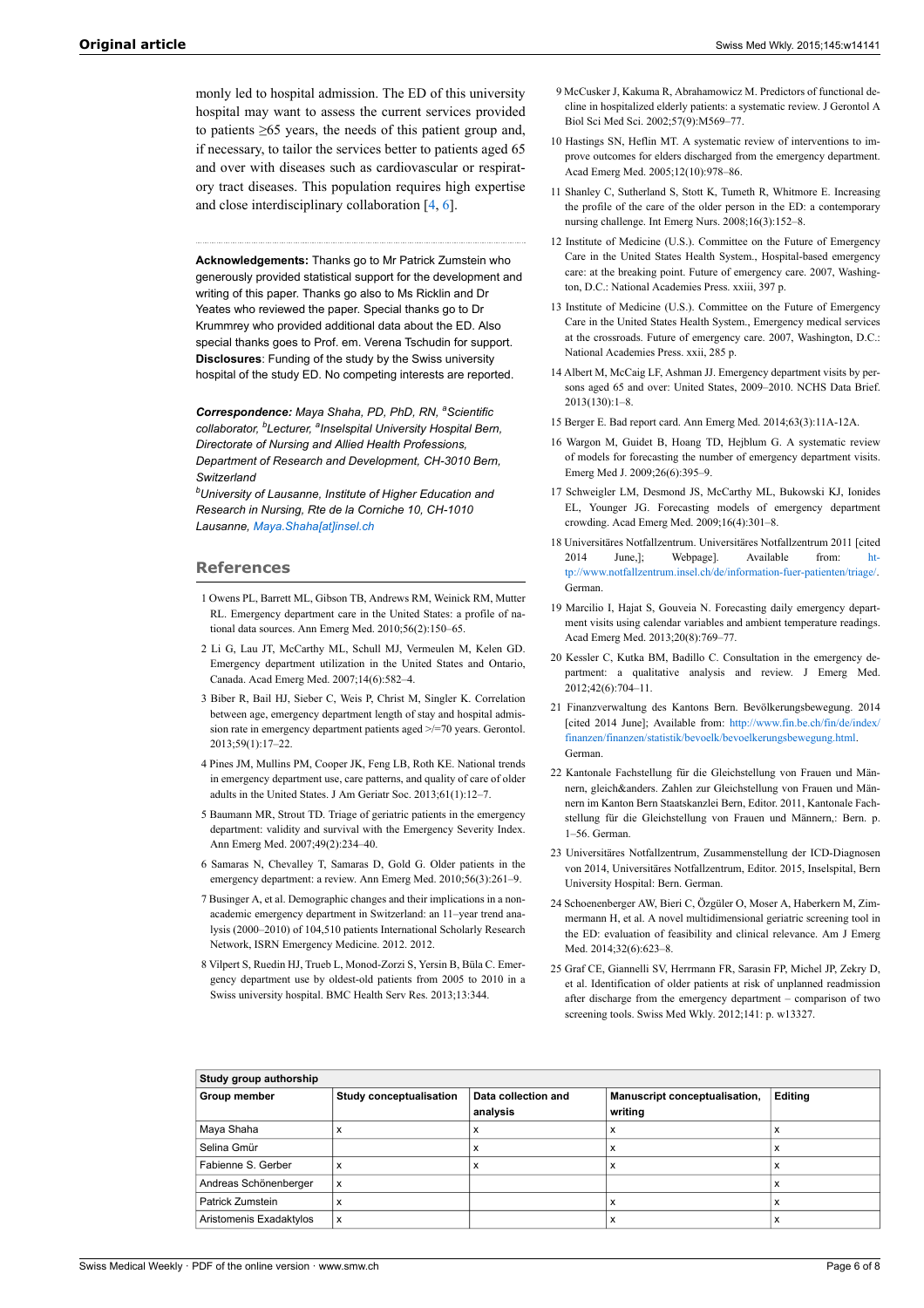# **Figures (large format)**



#### **Figure 1**

Changes in emergency department (ED) attendance between 2002 and 2012.

The numbers of ED attendance from 2002 to 2012 of all patients are provided. Each bar represents one year, as indicated by the x-axis. The numbers within each bar represent the numbers of patients attending the ED within that particular year. The line represents the trend of an exponential regression with the calculated coefficient R<sup>2</sup>=0.7844 of the overall ED attendance based on the existing data. It is probable that ED attendance will continue to grow.



# **Figure 2**

Trend of emergency department (ED) visits by patients aged 65 years and over.

The development of the ED attendance of patients ≥65 years between 2002 and 2012 is provided. The line represents the trend of an exponential regression with the calculated coefficient R<sup>2</sup> = 0.8552 of the ED attendance of this patient group based on the existing data. It is probable that the patients ≥65 years will continue to grow.